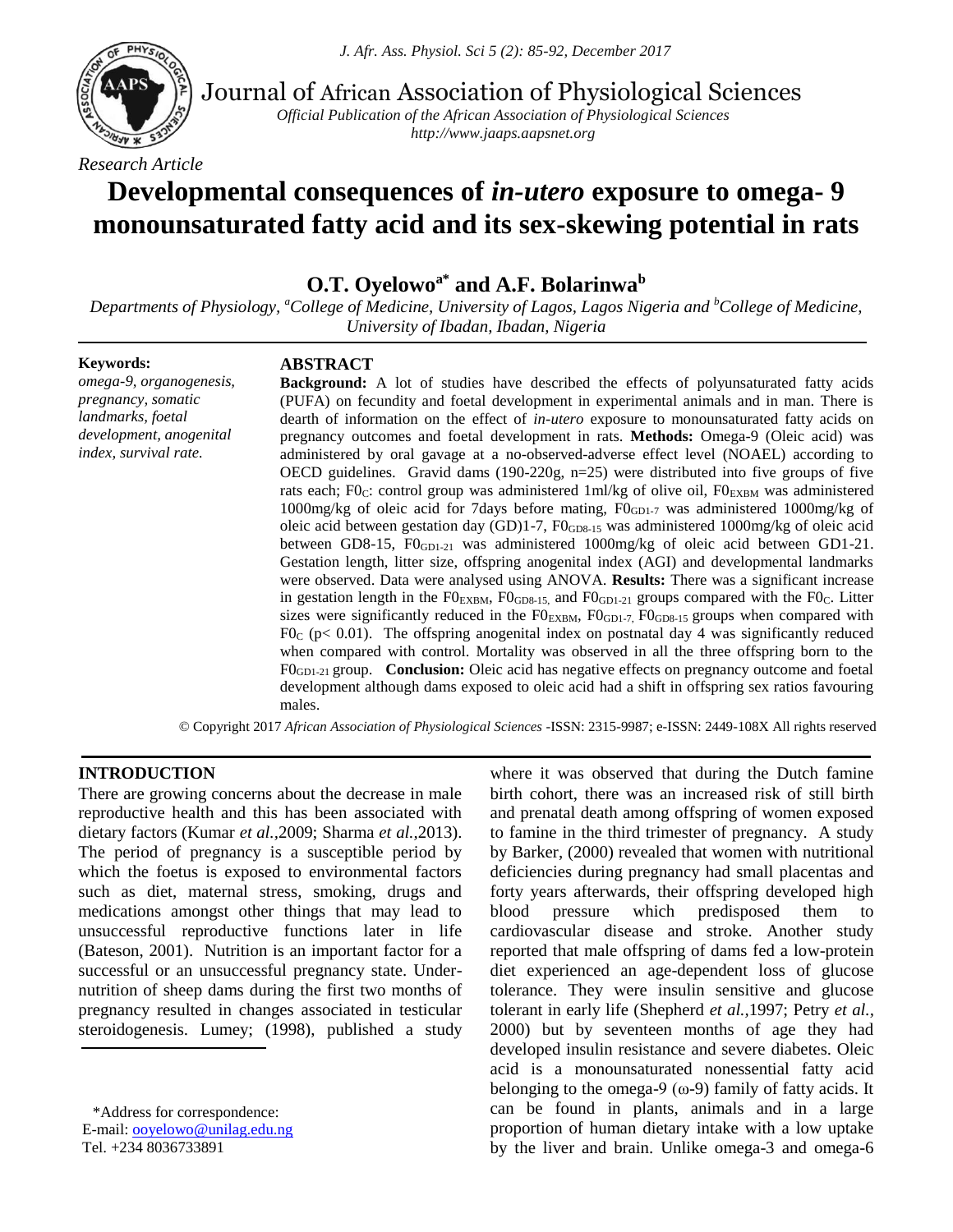fatty acids  $(\alpha$ - linoleic acid and linoleic acids respectively), omega-9 fatty acids are produced by the body, but are also beneficial when they are obtained in food. If oleic acid is not provided in sufficient quantity, cells cannot produce other important fatty acids, and fatty acid derivatives. Beef and poultry contain 30-45% of oleic acid while oils like grape seed, palm, peanut, soybean and sunflower contain 25-49% oleic acid (Waterman and Lockwood, 2007).

Oleic acid also forms a large percentage of olive oil which is the staple fat of the Mediterranean diet. This oleic acid level is increased in the plasma membrane phospholipids from various tissues in rat and human cells (Escudero *et al.,* 1998; Vicario *et al.,* 1998). Oleic acid is used in the food industry to make synthetic butters and cheeses. It is also used to flavour baked items, candy, ice cream and sodas (Rickman, 2004). Oleic acid has several clinical applications which include its effect on coronary heart disease and its ability to reduce blood pressure, regulation of insulin sensitivity in hepatic steatosis (Win, 2005). It also has beneficial effect on the pathogenesis of vascular diseases whereby it protects low density lipoprotein (LDL) from oxidation (Mata *et al.,* 1997) as well as inducing less monocyte chemotaxis and adhesion on exposure to oxidative stress (Tsimikas *et al.,* 1999). Oleic acid has also shown activity in cancer prevention (Waterman and Lockwood, 2007; Wu *et al.,* 2012). For instance, a study revealed that oleic acid blocks the action of HER-2/neu, a cancer-causing oncogene found in about 30% of breast-cancer patients (Reuters, 2005). Despite its clinical applications, there is dearth of information on the effect of *in-utero* exposure to oleic acid (omega-9 monounsaturated fatty acid) on pregnancy outcomes and foetal development in rats. This study was thus carried out to investigate these indices.

# **MATERIALS AND METHODS**

### *Animals and Animal Husbandry*

Thirty female rats weighing between 190-220g, purchased from the Central Animal House, University of Ibadan, Nigeria were used for this study. Animals were maintained in an airy room under a controlled 12h: 12 h light/dark cycles, relative humidity was  $50±5$ % at room temperature of  $21 \pm 1^{\circ}$  C. The rats were fed with standard rat chow (obtained from Ladokun feeds, Ibadan, Nigeria) and tap water *ad libitum.*

The study was conducted in accordance with the Use of Laboratory Animals committee of the Central Animal House, University of Ibadan and care was taken to guarantee that animal handlings and experimental protocols conformed with the internationally accepted

guideline for laboratory animal use and care (NIH Publication No. 85-23, revised 1985).

### *Study Design*

The rats were mated daily in the ratio of one female to one male. The day of sperm detection in the vaginal smear was determined as day 1 of gestation. Gravid dams were distributed on a random basis into five groups of five rats each as follows:

F0<sub>c</sub>: the control group was administered 1ml/kg of olive oil by oral gavage.

F0EXBM was administered 1000mg/kg of oleic acid by oral gavage for 7days before mating,

 $F0_{GD1-7}$  was administered 1000mg/kg of oleic acid by oral gavage between gestation day (GD)1-7,

F0GD8-15 was administered 1000mg/kg of oleic acid by oral gavage between GD8-15,

 $F0_{GD1-21}$  was administered 1000mg/kg of oleic acid by oral gavage between GD1-21.

# *Observations*

Gravid dams were daily monitored for mortality and signs of general toxicity. Weekly maternal body weight and daily food consumption were recorded during gestation and lactation. The day of parturition as well as litter size, litter birth weight, numbers of live and still born pups on postnatal (PND) 1, and gender ratio were observed. Other variables assessed were gestational mortality and length of gestation in dams, food consumption and body weights in dams and offspring. The litters were kept homogenous thus each dam nursed 9 male offspring (Agnish and Keller, 1997; Almeida and Lemonica, 2007) throughout the lactation period to eliminate the effect of over-nutrition or undernutrition of some of the offspring. Each group thus had 45 offspring. After 21days, the offspring were weaned to rat chow and tap water. Male offspring were preferred in this study because female offspring are affected by the size of the litter in which they were reared which has been shown to produce long-term effects on their developmental and reproductive competency (Agnish and Keller, 1997) and these effects needed to be avoided in the assessment of the anogenital index.

# *Developmental Landmarks.*

The days required for the appearance of these landmarks were recorded until all offspring in the litters were positive for that developmental variable. The mean day of appearance of each of the above variables were all recorded and compared among groups. The postnatal developmental landmarks are day of 'eye opening'; day of 'pinna detachment'; day of 'fur appearance' and day of 'incisor eruption' (Almeida and Lemonica, 2007; Nunes *et al.,* 2010). All measurements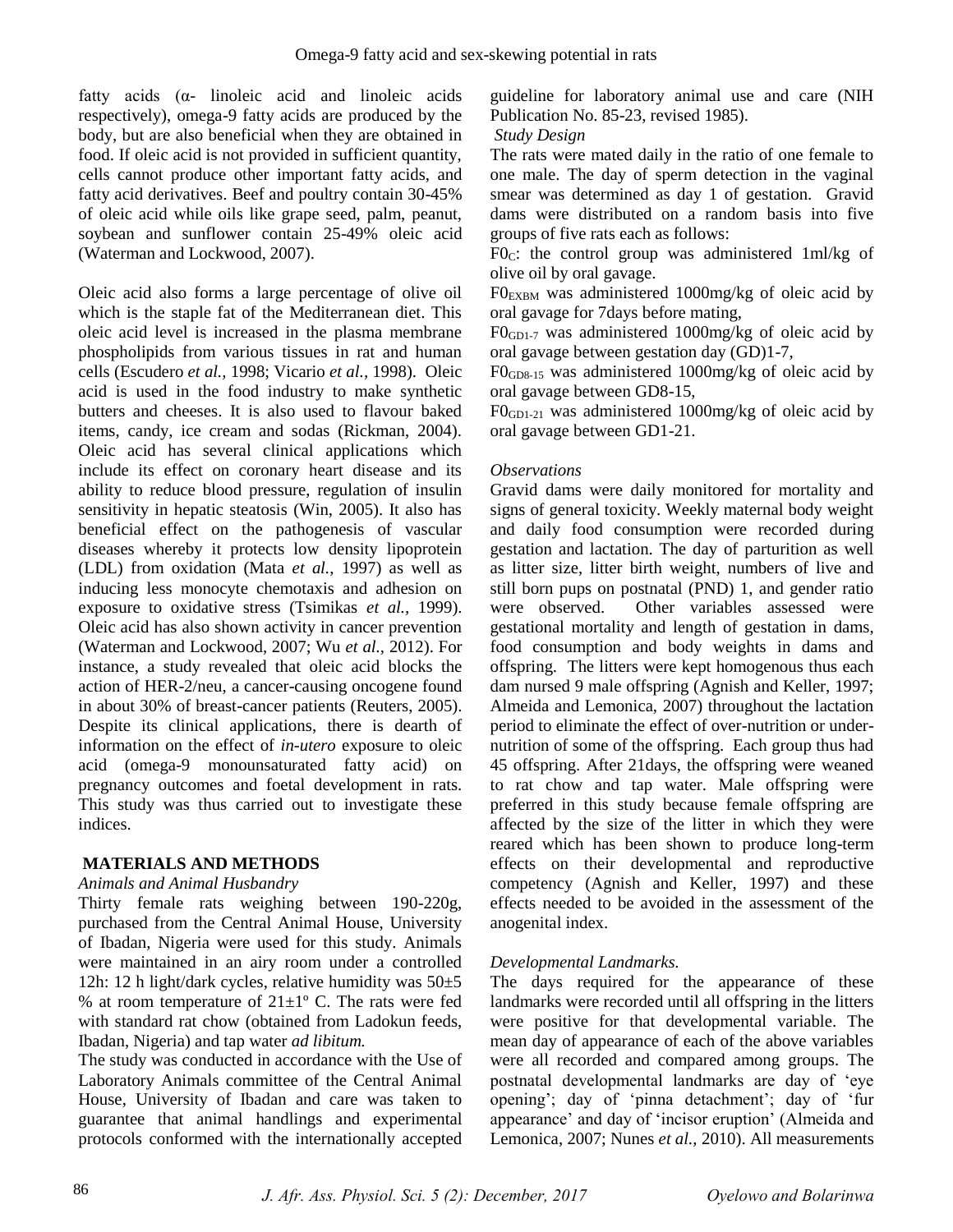were strictly conducted by researchers blinded to grouping.

### *Anogenital Index*

The AGD measured by scientists blinded to treatment on PND 1 and 4 was used to normalize for potential differences in body weight to calculate the Anogenital Index (AGI). AGI was calculated as distance in mm/cube root of body weight (Christiansen *et al.,* 2009).

### *Statistics.*

Data obtained were expressed as mean ± standard error of mean (mean  $\pm$  SEM). The significance of the results was evaluated using analysis of variance (ANOVA) and the means were compared using Tukey-Kramer Multiple comparison Test.  $P < 0.05$  was regarded as being statistically significant.

### **RESULTS**

# *Effect of oleic acid on F0*

### *Feed Consumption*

There was a significant reduction in the food intake in the three weeks' administration of oleic acid to  $F0_{GD1-21}$ group while the  $F0_{GD1-7}$  had a significant increase in feed consumption during pregnancy as presented in Fig 1. In Fig 2, there was no significant difference in the feed consumption of dams when compared with the control during the lactation period. Dams in  $F0_{GD-1-21}$ group did not wean any offspring because all the offspring died by the end of PND 1.



**Figure 1**: Feed consumption of F0 dams during pregnancy. Values expressed as mean  $\pm$  S.E.M (n=5) \*P<0.05. One-way ANOVA followed by Tukey-Kramer for a multiple comparisons test.

### *Body Weight*

There was no significant difference in the weights of dams during pregnancy (data not shown). The  $FO_{EXBM}$  group however, had a significant reduction in their weights on postpartum days 1, 7, 14, 21 (Fig 3).



**Figure 2**: Feed consumption of F0 dams during lactation. Values expressed as mean  $\pm$  S.E.M (n=5) \*P<0.05. One-way ANOVA followed by Tukey-Kramer for a multiple comparisons test.

### *Gestation and Parturition*

There was no gestational mortality recorded in the dams. The gestation length was significantly increased in the F0EXBM, F0GD8-15, F0GD1-21 groups when compared with  $F0<sub>C</sub>$  group. The litter sizes of the treatment groups were significantly lower than the litter size of the control rats while the litter birth weight was significantly increased in the FO<sub>GD8-15</sub> group and significantly decreased in the  $F0_{\text{EXBM}}$ ,  $F0_{\text{GD-7}}$  and  $F0_{\text{GD-7}}$  $_{1-21}$  groups when compared with the F0<sub>C</sub> (P<0.001). The three foetuses delivered to the  $F0_{GD1-21}$  treatment group all died by the end of postnatal day (PND) 1. One of the foetuses that died was observed morphologically to have a headless body.

# *Effect of Oleic Acid on F1*

### *Feed Consumption*

At week 3 there was a significant decrease in the feed intake of the  $F1_{EXBM}$ ,  $F1_{GDS-15}$  groups when compared with the  $F1<sub>C</sub>$  group. By week 4 there was a significant increase in the feed intake of the  $F1_{GD1-7}$  group when compared with the  $Fl<sub>C</sub>$  group. A significant decrease was also seen in the trend of the feed intake of the  $F1<sub>EXBM</sub>$ , and  $F1<sub>GDS-15</sub>$  groups when compared with the  $F1<sub>C</sub>$  group at week 5 (Fig 4).

### *Body Weight*

On postnatal days 1 and 4, there was a decrease in weight of  $FI_{EXBM}$  and  $FI_{GD1-7}$  when compared with  $FI_{C}$ . There was an increase in the weight of  $F1<sub>GD8-15</sub>$  when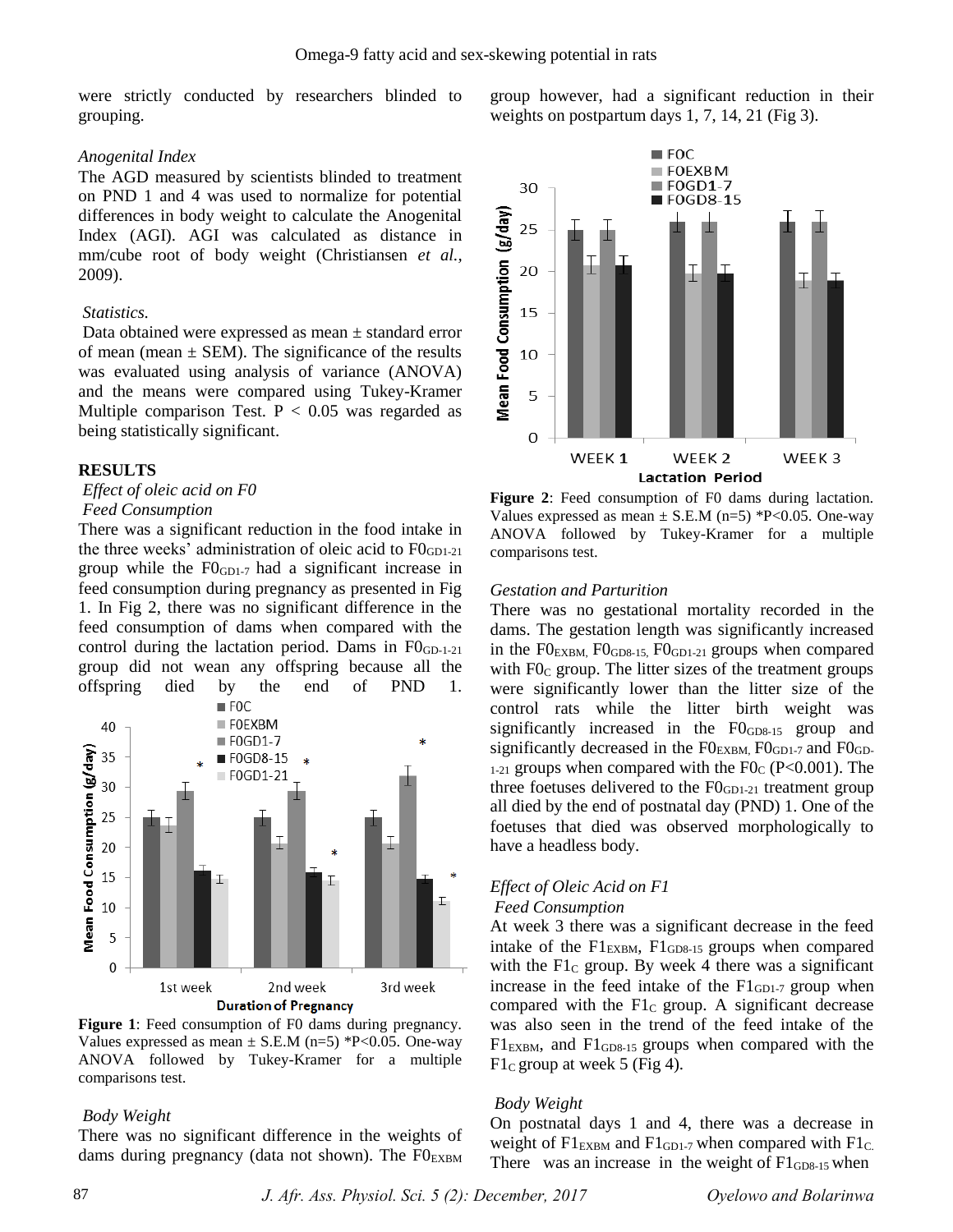

**Figure 3**: Body weight of F0 dams in different groups during lactation. Values expressed as mean  $\pm$  S.E.M (n=5) \*P<0.05. One-way ANOVA followed by Tukey-Kramer for a multiple comparisons test.

| Table 1: Gestational mortality and length in dams; litter size, litter birth weight and survival on postnatal day 1 |  |
|---------------------------------------------------------------------------------------------------------------------|--|
| (PND1) of pups after treatment with oleic acid during pregnancy                                                     |  |

| <b>Groups</b>                                         | <b>Gestational</b><br><b>Mortality (N)</b> | Length of<br><b>Gestation</b><br>(days)                     | Litter size (n)                                          | <b>Litter birth</b><br>weight $(g)$                        | Death of F1<br>generation at<br>the end of PND |
|-------------------------------------------------------|--------------------------------------------|-------------------------------------------------------------|----------------------------------------------------------|------------------------------------------------------------|------------------------------------------------|
| F0 <sub>C</sub>                                       | $\Omega$                                   | $21.00 \pm 0.20$                                            | $10.67 \pm 0.60$                                         | $6.03 \pm 0.08$                                            | <b>NIL</b>                                     |
| $FO_{EXBM}$                                           | $\Omega$                                   | $27.60 \pm 0.24*$                                           | $5.50 \pm 0.88^*$                                        | $5.01 \pm 0.07$ #                                          | <b>NIL</b>                                     |
| $F0_{GD1-7}$<br>$F0_{GD8-15}$<br>$F0_{\text{GD1-21}}$ | $\Omega$<br>$\Omega$<br>$\Omega$           | $21.40 \pm 0.20$<br>$27.60 \pm 0.24*$<br>$29.50 \pm 0.50^*$ | $7.50 \pm 0.76*$<br>$5.50 \pm 0.88*$<br>$3.50 \pm 0.05*$ | $5.35 \pm 0.10#$<br>$6.59 \pm 0.05$ #<br>$3.20 \pm 0.05$ # | <b>NIL</b><br><b>NIL</b><br>3                  |

Values are expressed as mean ± SEM (n=5), \*P<0.05, #P< 0.001. One-way ANOVA followed by Tukey-Kramer for a multiple comparisons test.

|  |  |  | Table 2: Developmental landmarks of F1 offspring after exposure to oleic acid during pregnancy |
|--|--|--|------------------------------------------------------------------------------------------------|
|  |  |  |                                                                                                |

| <b>Groups</b>   | Day of Eye<br><b>Opening</b> | Day of Pinna<br><b>Detachment</b> | Day of Fur<br><b>Appearance</b> | Day of Incisor<br><b>Eruption</b> |  |
|-----------------|------------------------------|-----------------------------------|---------------------------------|-----------------------------------|--|
| F0 <sub>C</sub> | $13.78 \pm 0.09$             | $18.00 \pm 0.00$                  | $7.00 \pm 0.00$                 | $7.00 \pm 0.04$                   |  |
| $FO_{EXBM}$     | $17.00 \pm 0.00 \#$          | $21.00\pm0.00#$                   | $9.00 \pm 0.05 \#$              | $9.49 \pm 0.08 \#$                |  |
| $FOGD1-7$       | $15.49 \pm 0.08 \#$          | $19.69 \pm 0.07 \#$               | $8.00 \pm 0.05*$                | $8.65 \pm 0.08 \#$                |  |
| $F0$ GD8-15     | $17.00\pm0.00#$              | $21.00\pm0.00#$                   | $9.00 \pm 0.05$ #               | $9.49 \pm 0.08 \#$                |  |

Values are expressed as mean ± SEM, n= 45/group (\* P<0.05, #P< 0.001). One-way ANOVA followed by Tukey-Kramer for a multiple comparisons test.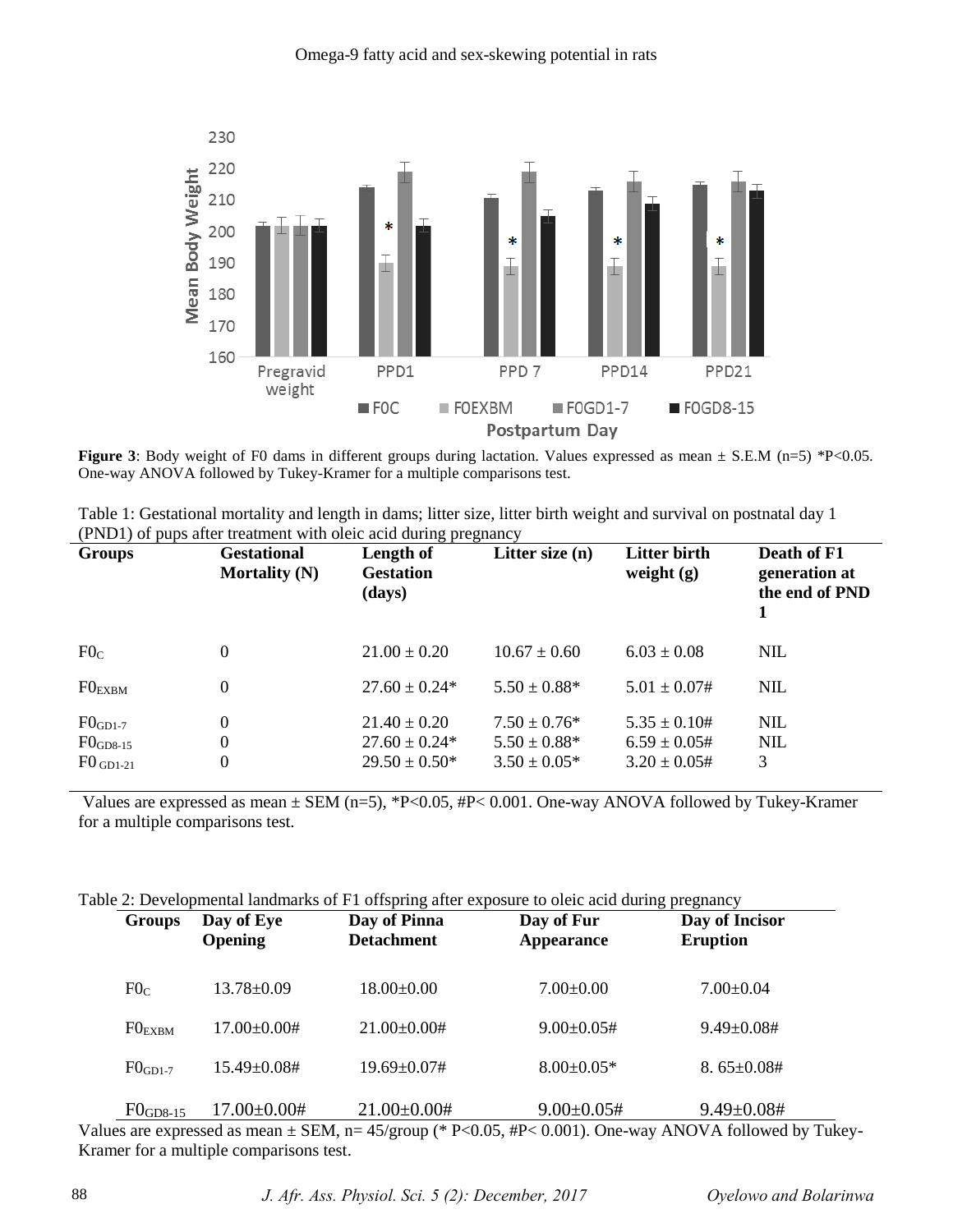compared with  $FI<sub>C</sub>$  on postnatal day 1. This decrease continued in all groups on PND7. By PND 14, this decrease in weight continued in  $FI<sub>EXBM</sub>$  and  $FI<sub>GDS-15</sub>$ but an increase was observed in the  $FI<sub>GD1-7</sub>$  group when compared with  $FI<sub>C</sub>$ . Again, on PND 61, the decrease continued in the  $FI_{ESBM}$  and  $FI_{GDS-15}$  groups when compared with the  $Flc$  group while there was an increase in weight of the  $FI<sub>GD1-7</sub>$  when compared with  $F1_C$  (Fig 5).



**Fig. 4**: Feed consumption of F1 offspring after weaning. Values expressed as mean  $\pm$  S.E.M (n=45) \*P<0.05. Oneway ANOVA followed by Tukey-Kramer for a multiple comparisons test.



**Fig. 5**: Postnatal body weight of F1 offspring. Values expressed as mean  $\pm$  S.E.M (n=45) \*P<0.001. One-way ANOVA followed by Tukey-Kramer for a multiple comparisons test.

#### *Anogenital Index (AGI)*

The anogenital index (AGI) on postnatal days 1 and 4 were significantly reduced in all offspring when compared with the control (Fig 6).



**Fig. 6**: Anogenital index of F1 offspring on postnatal days 1 and 4. Values expressed as mean  $\pm$  S.E.M (n=45) \*P<0.01. One-way ANOVA followed by Tukey-Kramer for a multiple comparisons test.

### *Developmental Landmarks*

The developmental landmarks were presented in Table 2. The day of eye opening was delayed ( $p < 0.001$ ) in the offspring of all treated rats when compared with the control. The day of pinna detachment was also delayed  $(p< 0.001)$  in the offspring of the treated rats when compared with the offspring of the control rats. The day of appearance of fur was delayed as well in the offspring of all treated rats when compared to the control. The day of incisor eruption was delayed ( $p$ < 0.001) in offspring of the treated rats when compared with the offspring of control rats.

### **DISCUSSION**

The effect of *in-utero* exposure to omega-9 monounsaturated fatty acid on pregnancy outcome and foetal development after administration at different stages of pregnancy in rats at the no-observed adverse effect level (NOAEL) was addressed in this study. It was observed in this study that there was no significant reduction in the maternal body weight during pregnancy although there was a reduction in food consumption in the F0<sub>GD1-21</sub> group after administration of oleic acid in the three weeks of pregnancy. This cannot be classified as maternal toxicity because no clinical signs of toxicity including mortality, morbidity, general appearance and behaviour were observed and there were also no changes in maternal weight. This showed that oleic acid did not have any modulatory effects on the dams during pregnancy. In a study by Lourenço *et al.* (2014), oils from  $\alpha$ - linolenic and linoleic food sources did not produce clinical signs of toxicity as well and there were no changes in maternal weights.

Fatty acids have been implicated in gestation, parturition and foetal outcomes in rats. Previous studies have shown that dietary  $\alpha$ - linolenic acid increased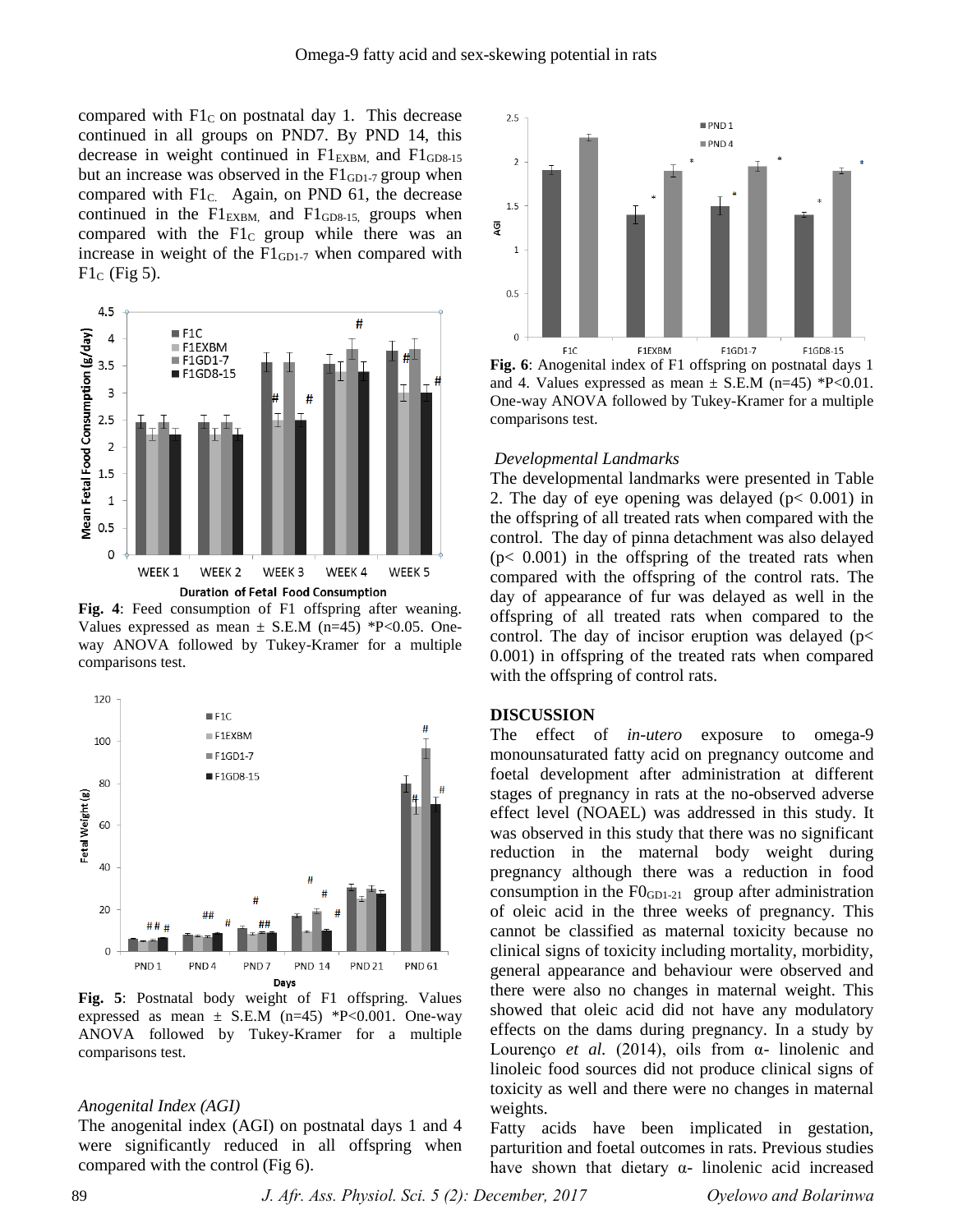gestation length and showed differences in the onset of labour (Olsen *et al.,* 1991; Olsen *et al.,* 1992; Baguma-Nibasheka *et al.,* 1999). This study is consistent with the aforementioned report because oleic acid increased gestation length in the  $F0_{EXBM} F0_{GDB-15} F0_{GDL-21}$  groups. This increase in gestation length could be an indication of a possible dystocia. It could also be because of the amount of dietary oil used and not necessarily the type of oil used. An instance is the study by Szajewska *et al.,* (2006) that reported an increased maternal dietary intake of food sources from α- linolenic acid in human pregnancy increased gestation length, although it reduced the risk of pregnancy complications (Zhou *et al.,* 2012).

Goetz *et al.* (2007), infers that the term 'survival rate' is used when an offspring lives up to eight days after birth. This statement thus implies that the survival rate of offspring from the  $F0_{GD1-21}$  treated group was nil because they all died by the end of postnatal day one. In a study by Yan *et al.* (2013), an increasing ratio of α- linolenic acid to linoleic acid (n-3/n-6) resulted in increased litter size and birth weight. In another report, where linoleic acid was supplemented in the diet of sows, there was an improved embryo survival as well as an increased piglet litter size (Webel *et al.,* 2004; Smits *et al.,* 2011). In this study, the  $F0<sub>GDB-15</sub>$  treatment group was the only group with an increased litter birth weight while other groups had a significant decrease in litter birth weight. In another study, which corroborates with the findings in this study, reduced birth weight was observed in both rats and human exposure to low arachidonic acid (linoleic group) diet (Taylor *et al.,* 2003). In yet another study, pregnant rats administered a diet rich in high linoleic acid resulted in smaller offspring and reduced litter sizes (Amira *et al.,* 2011). The increased litter birth weight observed in the  $F0<sub>GD8-15</sub>$  treatment group could be as a result of increased circulating progesterone concentration in mid-pregnancy while the reduction observed in the other groups could be because high oleic acid (omega-9) in the plasma caused a disturbance in the endometrial lining system which interfered with foetal development.

Several studies have shown that postnatal supplementation with marine oil (n-3 component) resulted in impaired growth which resulted in low birth weight (Amusquivar *et al.,* 2000). Another possibility for a low birth weight in the offspring is that dams on the omega-enriched diet produce either less milk or poorer-quality milk than control females (Fountain *et al.,*2008). Several reports have also indicated that in utero or perinatal exposure to omega-supplemented diets alters the growth of the offspring (Allen and Harris, 2001, Oken *et al.,* 2004; Song *et al.,* 2004; Korotkova *et al.,* 2005).

The closet review on fatty acids in relation to anogenital distance or index was a study by Lourenço *et al.,* (2014). In this study, the female offspring had anogenital distances that did not differ significantly between the different oily vehicles used for di-butyl phthalate (DBP) which contained different ratios of αlinolenic and linoleic (omega 3 and omega 6) fatty acids thus confirming the absence of androgenic effect of the different oily vehicles. As such the shortening in anogenital distance observed in the male offspring was because of the DBP used and not from the oily vehicles. In this study, oleic acid caused a significant reduction in the anogenital index in male offspring an indication of the presence of an anti-androgenic effect.

Delayed postnatal development in offspring of rats fed α- linolenic (omega 3) fish-oil rich diet has been reported (Amusquivar *et al.,* 2000; Herrera, 2002). This delay in developmental landmarks corroborates with our study. This also collaborates with findings that reported that omega-oils alter growth, development and behavioural attitudes in animals.

In the mice, maternal diet enriched with linoleic (omega 6) fatty acids have been shown to shift offspring sex ratio to favour females while diet enriched with α- linolenic (omega 3) had no effect on sex ratio (Fountain *et al.,*2008). In this study, it is interesting to note that there were more male-biased litters than females. Previous studies in opossums and humans suggested that females on a diet supplemented with PUFA gave birth to more sons than daughters ( Austad and Sanquist, 1986, Crawford *et al.,* 1987). This study agrees with an earlier suggestion that female mice on a very high-fat diet comprised largely of lard produced more male offspring because of the high content of palmitic, stearic, and oleic acids in lard (Fountain *et al.,*2008). The skewing of more male offspring in this study could be because of the oleic acid exposure, or because of the dose of the exposure of the dams to the oleic acid or because of the type of animal species used. The fat composition of diets, especially the fatty acids, could influence several events in the reproductive process. Some of these processes are oocyte maturation, the timing of ovulation (Bilby *et al.,* 2006), production of chemo attractants by the oocyte (Kubagawa *et al.,* 2006), prostaglandin synthesis (Henderson *et al.,* 1989), and properties of the reproductive tract (Fountain *et al.,*2008), which might, in turn, adjust the relative fertilization abilities of X and Y chromosomes or provide an advantage to conceptuses of one sex over the other during their development (Fountain *et al.,*2008).

The importance of this study is that exposure of dams to oleic acid had a negative effect on pregnancy outcomes, while the offspring of such dams had delays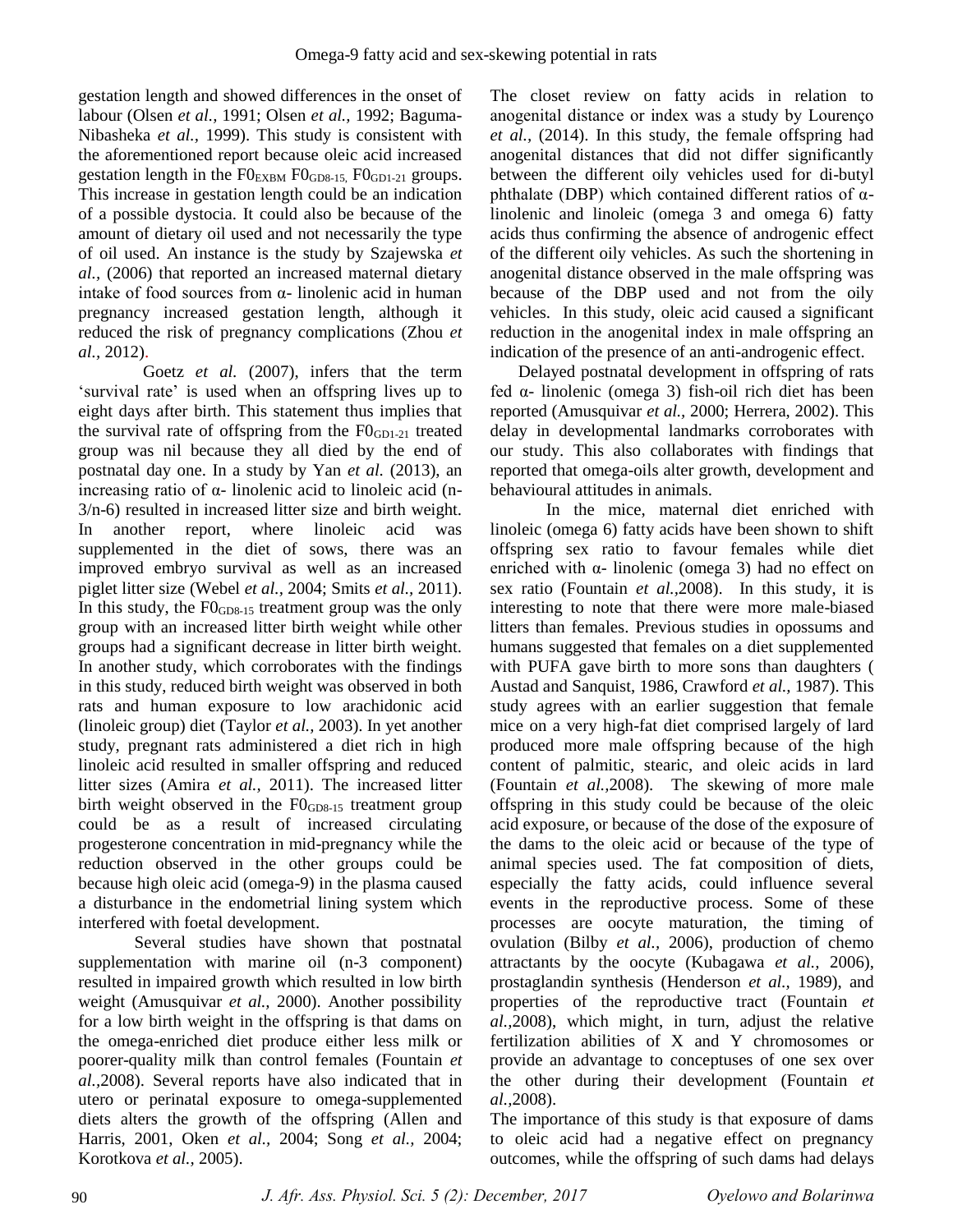in attaining their developmental landmarks as well as having reduced anogenital index in the males. The dams exposed to oleic acid however, had a shift in offspring sex ratios favouring males.

# **REFRENCES**

- Agnish, N.D., Keller, K.A. (1997). The rationale for culling of rodent litters. Fund. Appl. Toxicol. 38:2-6.
- Allen, K.G.D., Harris, M.A. (2001). The role of n-3 fatty acids in gestation and parturition. Exp.Biol. Med. 226:498–506.
- Almeida, F.C.G., Lemonica, I.P. (2007). The toxic effects of Coleus barbatus B. on the different periods of pregnancy in rats. J. Ethnopharm. 73: 53-60.
- Amira, A.B.K., Zuki, A.B.Z., Goh, Y.M., Noordin, M.M. (2011). Histological changes in endometrial during the regnancy association with supplementation n6: n3 fatty acid in the Sprague Dawley rats. Afr. J. Biotechnol. 10(28): 5524-5528.
- Amusquivar, E., Rupe´rez, F.J., Barbas, C., Herrera, E. (2000). Low arachidonic acid rather than  $\alpha$ tocopherol is responsible for the delayed postnatal development in offspring of rats fed fish oil instead of olive oil during pregnancy and lactation. J. Nutr. 130: 2855–2865.
- Austad, S., Sanquist, M. (1986). Sex-ratio manipulation in the common opossum. Nature 324:58-60.
- Baguma-Nibasheka, M., Brenna, J.T., Nathanielsz, P.W. (1999). Delay of preterm delivery in sheep by n-3 long chain polyunsaturated. Biol. Reprod.60: 698- 701.
- Barker, D.J. (2000). In utero programming of cardiovascular diseases. Theriogenol.53: 555-574.
- Bateson, P. (2001). Fetal experience and good adult design. Int. J. Epid. 30: 928-934.
- Bilby, T., Block, J., do Amaral, B.C., Sa Filho, O., Silvestre, F.T., Hansen, P.J., Staples, C.R., Thatcher, W.W. (2006). Effects of dietary unsaturated fatty acids on oocyte quality and follicular development in lactating dairy cows in summer. J. Dairy Sci. 89:3891–3903.
- Chahoud, I., Paumgartten, F.J.R. (2009). Influence of litter size on the postnatal growth of rat pups. Is there a rationale for litter size standardization in toxicity studies? Environ. Res.109: 1021-1027.
- Christiansen, S., Scholze, M., Dalgaard, M., Vinggaard, A.M., Axelstad, M., Kortenkamp, A., Hass, U. (2009). Synergistic disruption of external male sex organ development by a mixture of four antiandrogens. Environ. Health. Persp.117: 1839– 1846.
- Crawford, M.A., Doyle, W., Meadows, N. (1987). Gender differences at birth and differences in fetal growth. Human Reprod.2:517–520.
- Escudero, A., Montilla, J.C., García, J.M., Sánchez-Quevedo, M.C., Periago, J.L., Hortelano,
- P.,Suárez, M.D. (1998). Effect of dietary (n-9), (n-6) and (n-3) fatty acids on membrane lipid composition and morphology of rat erythrocytes. Biochim. Biophys. Acta. 1394:65-73.
- Fountain, E.D., Mao, J., Whyte, J.J., Mueller, K.E., Ellersieck, M.R., Will, M.J., Roberts, R.M.,
- MacDonald, R., Rosenfeld, C.S. (2008). Effects of Diets Enriched in Omega-3 and Omega-6 Polyunsaturated Fatty Acid on Offspring Sex-Ratio and Maternal Behavior in Mice. Biol. Reprod.78: 211–217.
- Goetz, A.K., Ren, H., Schmid, J.E., Blystone, C.R., Thillainadarajah, I., Best, D.S., Nichols, H.P., Strader, L.F., Wolf, D.C., Narotsky, M.G., Rockett, J.C., Dix, D.J. (2007). Disruption of Testosterone Homeostasis as a Mode of Action for the Reproductive Toxicity of Triazole Fungicides in the Male Rat. Toxicol. Sci.95(1): 227-239.
- Henderson, C.D., Black, H.S., Wolf, J.E. Jr. (1989). Influence of omega-3 and omega-6 fatty acid sources on prostaglandin levels in mice. Lipids. 24:502–505.
- Herrera, E. (2002). Implications of Dietary Fatty Acids During Pregnancy on Placental, Fetal and Postnatal Development—A Review. Placenta 23: Suppl A, Trophoblast Res. 16: S9–S19.
- Korotkova, M., Gabrielsson, B., Holmang, A., Larsson, B.M., Hanson, L.A., Strandvik, B. (2005). Genderrelated long-term effects in adult rats by perinatal dietary ratio of n-6/n-3 fatty acids. Am. J. Physiol. Regul. Integr. Comp. Physiol. 288:575–579.
- Kubagawa, H.M., Watts, J.L., Corrigan, C., Edmonds, J.W., Sztul, E., Browse, J., Miller, M.A. (2006). Oocyte signals derived from polyunsaturated fatty acids control sperm recruitment in vivo. Nat. Cell Biol. 8:1143–1148.
- Kumar, S., Kumari, A., Murarka, S. (2009). Lifestyle factors in deteriorating male reproductive health. Ind. J. Exptal. Biol. 47:615-624.
- Lourenco, A.C.S., Gomes, C., Boareto, A.C., Mueller, R.P., Nihi, F., Andrade, L.F., Trindade, E.S., Coelho, I., Naliwaiko, K., Morais, R.N., Martino-Andrade, A.J. (2014). Influence of oily vehicles on fetal testis and lipid profile of rats exposed to di-butyl phthalate. Human Expt. Toxicol. 33(1):54-63.
- Lumey, L.H. (1998). Reproductive outcomes in women prenatally exposed to undernutrition: a review of findings from the Dutch famine birth cohort. Proceed Nutr Soc.; 57: 129–135.
- Mata, P., Varela, O., Alonso, R., Lahoz, C., de Oya, M., Badimon, L. (1997). Monounsaturated and polyunsaturated n-6 fatty acid-enriched diets modify LDL oxidation and decrease human coronary smooth muscle DNA synthesis. Arterioscler. Thromb. Vasc. Biol. 17:2088–2095.